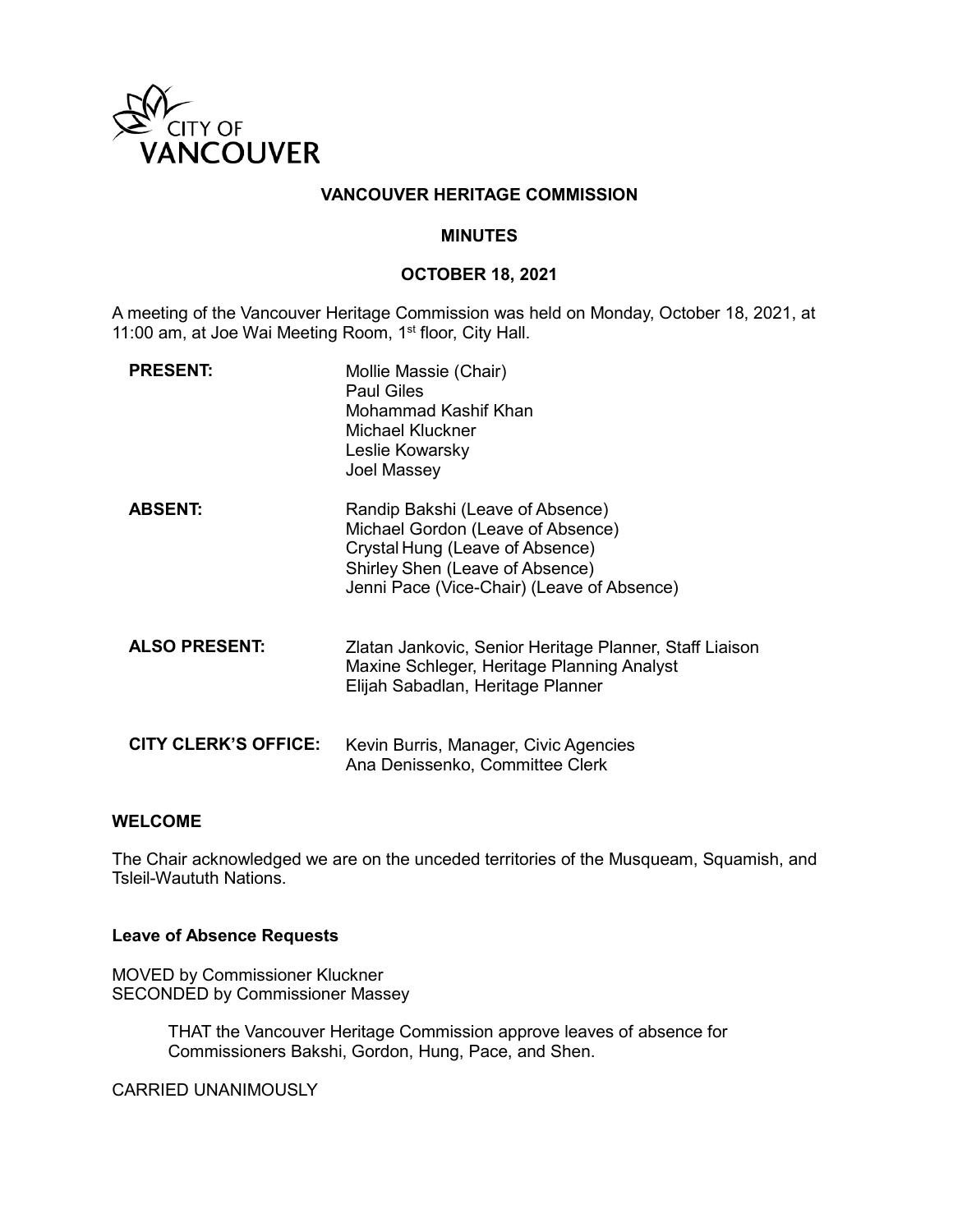## **Approval of Minutes**

MOVED by Commissioner Giles SECONDED by Commissioner Kluckner

> THAT the Vancouver Heritage Commission approve the Minutes from the meeting of Monday, September 13, 2021, as circulated.

CARRIED UNANIMOUSLY

### **1. 2146 Semlin Drive – Kilpin Residence VHR-B (proposed) designation – Applicant Presentation**

Elijah Sabadlan, Heritage Planner, gave a brief introduction to the matter.

Mike Walker, Property Owner, spoke about the project rationale.

Donald Luxton, Donald Luxton & Associates, and James Tuer, JWT Design Limited, gave a presentation proposing to add the Kilpin Residence to the Vancouver Heritage Register (Bcategory), to designate it as a protected heritage property, and to enter into a Heritage Revitalization Agreement.

MOVED by Commissioner Massey SECONDED by Commissioner Giles

#### **WHEREAS**

- 1. The Kilpin Residence at 2146 Semlin Drive is a historic house on a 60 x 132 foot lot in the Grandview neighborhood; and
- 2. Its owners wish to subdivide the property using a Heritage Revitalization Agreement, preserve the house, and build a new house on the subdivided half of the property;

### THEREFORE BE IT RESOLVED THAT

- 1. The Vancouver Heritage Commission supports the request to add the residence to the Heritage Register in the B category and to designate it, and supports the Conservation Plan as presented, noting that it is only through the application of an HRA to the site that the house can be actually preserved rather than stripped and rebuilt;
- 2. The Vancouver Heritage Commission supports the application for an HRA, including the subdivision into two fee-simple lots, the increase of density, and the variances required to achieve the plan as presented;
- 3. The Vancouver Heritage Commission supports the design of the new building, which is distinguishable but also compatible with the surrounding neighborhood. However, it requests further design development on the following matters: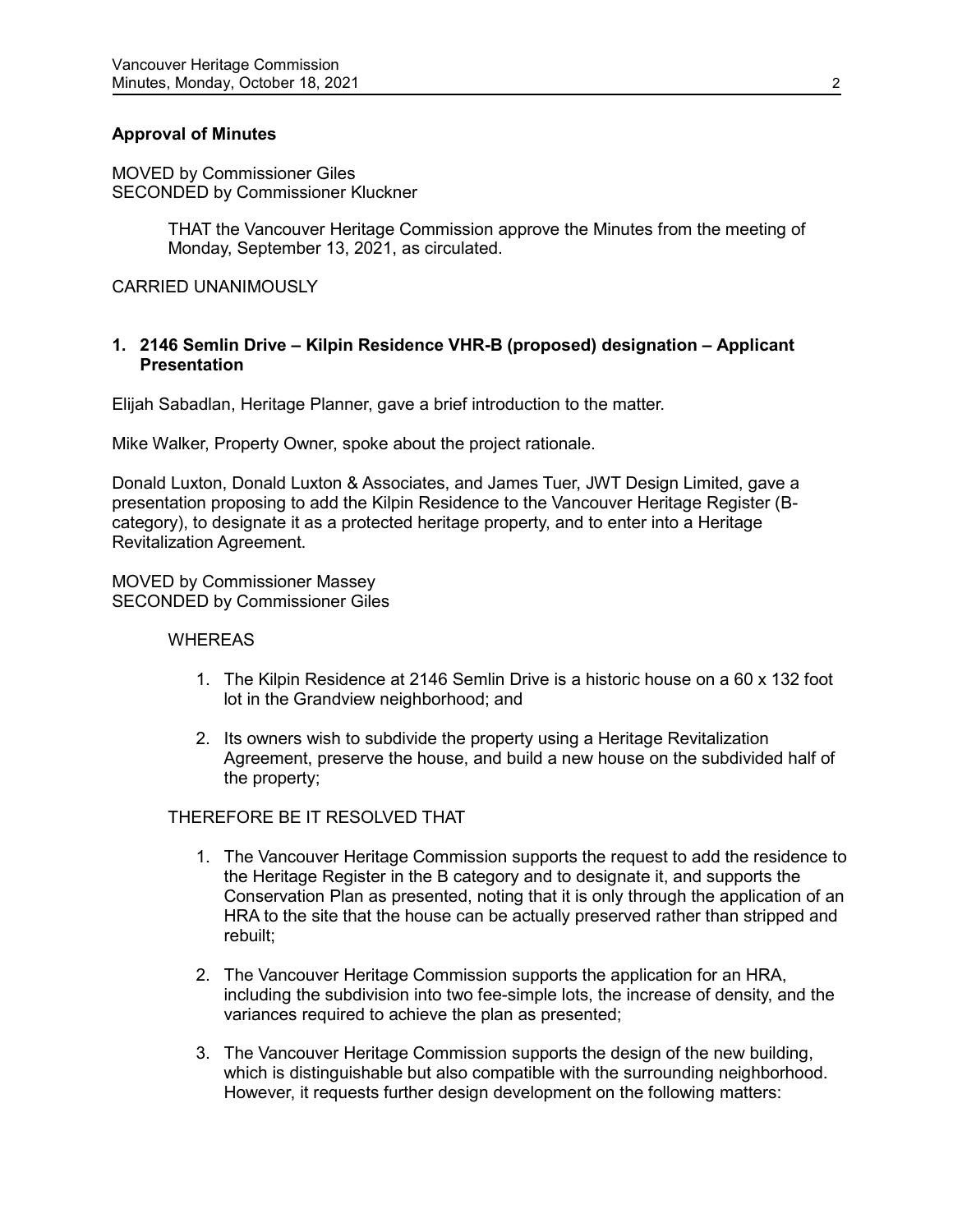• The austere transition between the heritage lot and the new lot, specifically the parking space.

# CARRIED UNANIMOUSLY

# **2. S6137 (6161) MacDonald Street HRA amendment (existing) – Staff Presentation**

Robert Lemon, Retired Architect, AIBC, presented on the amendment to an existing HRA approved in 2004, to remove a clause restricting the front yard for a new development permitted under the HRA.

MOVED by Commissioner Kluckner SECONDED by Commissioner Massey

> WHEREAS the Vancouver Heritage Commission is concerned with the proposed relaxation of the front setback provision in the HRA for 6135 MacDonald Street, and the impact that a smaller setback and house design with double garage doors visible from MacDonald Street will have on the adjacent heritage buildings;

THEREFORE BE IT RESOLVED THAT the Vancouver Heritage Commission does not support the proposed relaxation and requests the staff investigate other relaxations, such as one at the rear, to allow for a new house to be built that will be truly complimentary with the heritage buildings on either side.

CARRIED UNANIMOUSLY

## **3. Statement of Significance and Vancouver Heritage Register Subcommittee Report**

Maxine Schleger, Heritage Planning Analyst, presented the report from the Statement of Significance and Vancouver Heritage Register Subcommittee meeting of September 2, 2021.

MOVED by Commissioner Giles SECONDED by Commissioner Kowarsky

> THAT the Vancouver Heritage Commission support adding 4097 Fraser Street, Hicks Block to the Vancouver Heritage Register as a B-listing and that the VHR Evaluation be referred back to Staff to complete the necessary revisions; and

FURTHER THAT the Commission request that the Statements of Significance for

- 951-953-957 Nicola Street –Blain Block
- 4097 Fraser Street –Hicks Block
- 8680 Hudson Street –St. Augustine's Anglican Church

be referred back to the consultants for revisions.

CARRIED UNANIMOUSLY